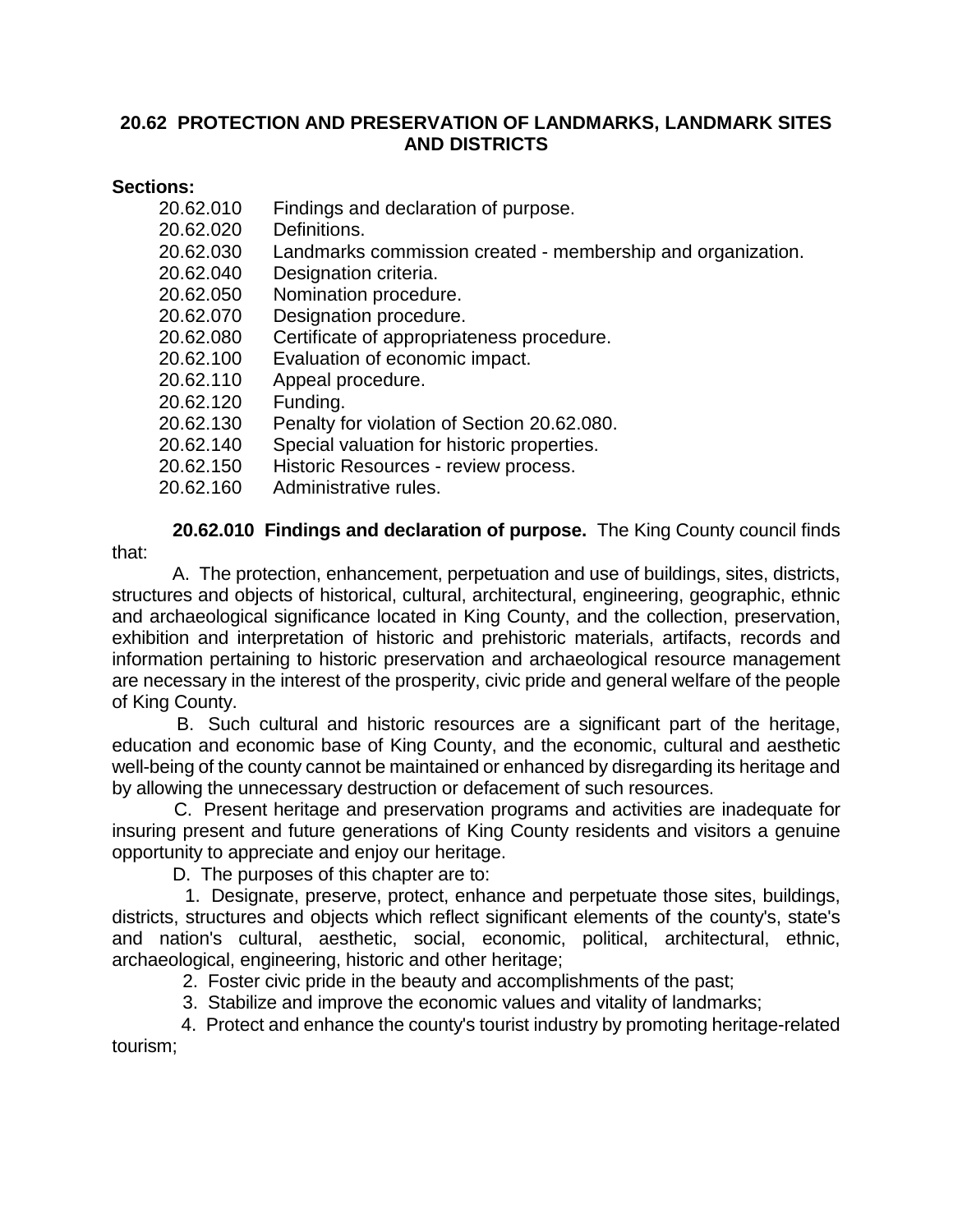5. Promote the continued use, exhibition and interpretation of significant historical or archaeological sites, districts, buildings, structures, objects, artifacts, materials and records for the education, inspiration and welfare of the people of King County;

6. Promote and continue incentives for ownership and utilization of landmarks;

 7. Assist, encourage and provide incentives to public and private owners for preservation, restoration, rehabilitation and use of landmark buildings, sites, districts, structures and objects;

 8. Assist, encourage and provide technical assistance to public agencies, public and private museums, archives and historic preservation associations and other organizations involved in historic preservation and archaeological resource management; and

 9. Work cooperatively with all local jurisdictions to identify, evaluate, and protect historic resources in furtherance of the purposes of this chapter. (Ord. 14482 § 68, 2002: Ord. 10474 § 1, 1992: Ord. 4828 § 1, 1980).

 **20.62.020 Definitions.** The following words and terms shall, when used in this chapter, be defined as follows unless a different meaning clearly appears from the context:

 A. "Alteration" is any construction, demolition, removal, modification, excavation, restoration or remodeling of a landmark.

 B. "Building" is a structure created to shelter any form of human activity, such as a house, barn, church, hotel or similar structure. Building may refer to an historically related complex, such as a courthouse and jail or a house and barn.

 C. "Certificate of appropriateness" is written authorization issued by the commission or its designee permitting an alteration to a significant feature of a designated landmark.

D. "Commission" is the landmarks commission created by this chapter.

 E. "Community landmark" is an historic resource which has been designated pursuant to K.C.C. 20.62.040 but which may be altered or changed without application for or approval of a certificate of appropriateness.

 F. "Designation" is the act of the commission determining that an historic resource meets the criteria established by this chapter.

 G. "Designation report" is a report issued by the commission after a public hearing setting forth its determination to designate a landmark and specifying the significant feature or features thereof.

 H. "Director" is the director of the King County department of permitting and environmental review or his or her designee.

 I. "District" is a geographically definable area, urban or rural, possessing a significant concentration, linkage, or continuity of sites, buildings, structures, or objects united by past events or aesthetically by plan or physical development. A district may also comprise individual elements separated geographically but linked by association or history.

 J. "Heritage" is a discipline relating to historic preservation and archaeology, history, ethnic history, traditional cultures and folklore.

 K. "Historic preservation officer" is the King County historic preservation officer or his or her designee.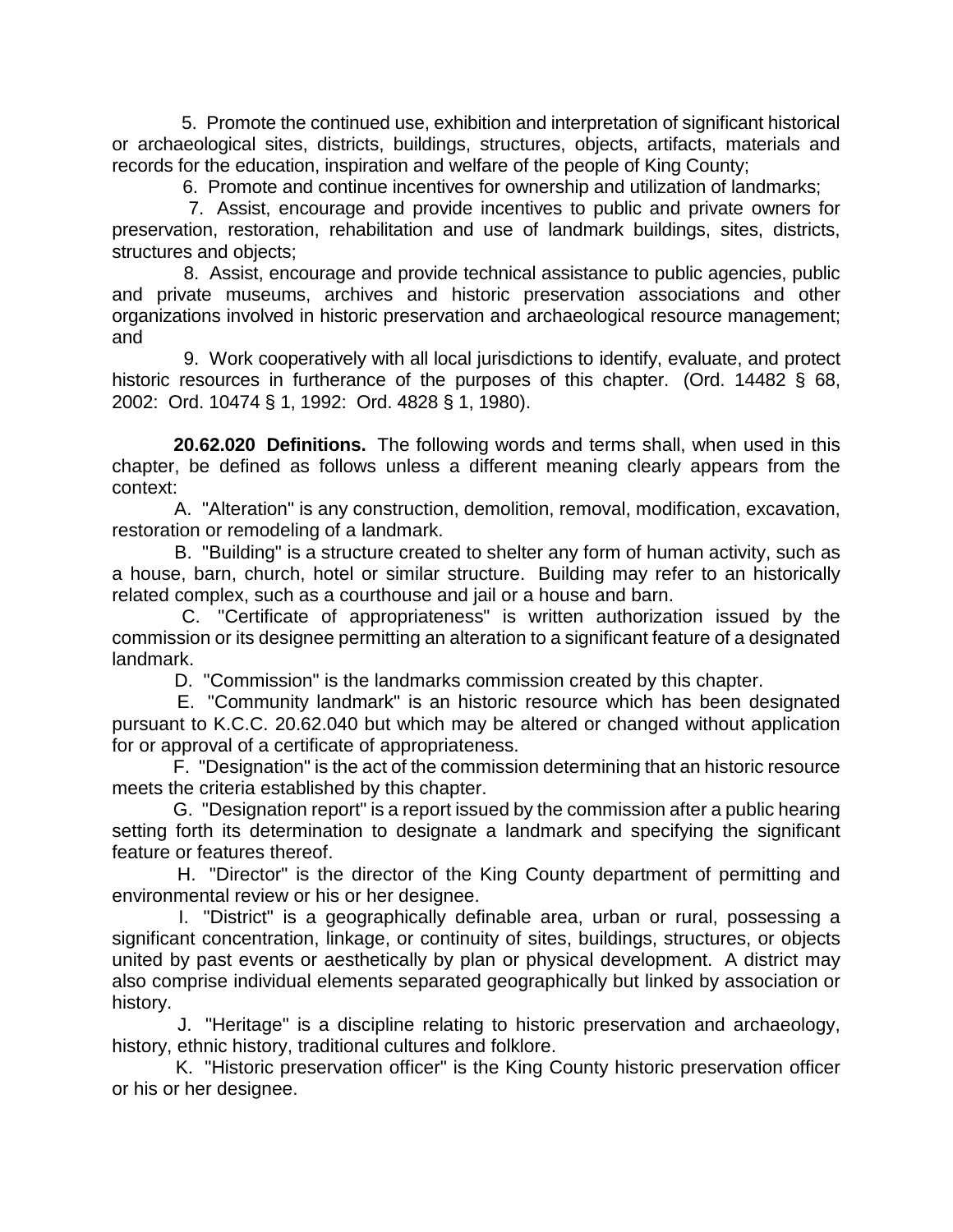L. "Historic resource" is a district, site, building, structure or object significant in national, state or local history, architecture, archaeology, and culture.

 M. "Historic resource inventory" is an organized compilation of information on historic resources considered to be significant according to the criteria listed in K.C.C. 20.62.040.A. The historic resource inventory is kept on file by the historic preservation officer and is updated from time to time to include newly eligible resources and to reflect changes to resources.

 N. "Incentives" are such compensation, rights or privileges or combination thereof, which the council, or other local, state or federal public body or agency, by virtue of applicable present or future legislation, may be authorized to grant to or obtain for the owner or owners of designated landmarks. Examples of economic incentives include but are not limited to tax relief, conditional use permits, rezoning, street vacation, planned unit development, transfer of development rights, facade easements, gifts, preferential leasing policies, private or public grants-in-aid, beneficial placement of public improvements, or amenities, or the like.

 O. "Interested person of record" is any individual, corporation, partnership or association which notifies the commission or the council in writing of its interest in any matter before the commission.

 P. "Landmark" is an historic resource designated as a landmark pursuant to K.C.C. 20.62.070.

Q. "Nomination" is a proposal that an historic resource be designated a landmark.

 R. "Object" is a material thing of functional, aesthetic, cultural, historical, or scientific value that may be, by nature or design, movable yet related to a specific setting or environment.

 S. "Owner" is a person having a fee simple interest, a substantial beneficial interest of record or a substantial beneficial interest known to the commission in an historic resource. Where the owner is a public agency or government, that agency shall specify the person or persons to receive notices under this chapter.

T. "Person" is any individual, partnership, corporation, group or association.

 U. "Person in charge" is the person or persons in possession of a landmark including, but not limited to, a mortgagee or vendee in possession, an assignee of rents, a receiver, executor, trustee, lessee, tenant, agent, or any other person directly or indirectly in control of the landmark.

 V. "Preliminary determination" is a decision of the commission determining that an historic resource which has been nominated for designation is of significant value and is likely to satisfy the criteria for designation.

 W. "Significant feature" is any element of a landmark which the commission has designated pursuant to this chapter as of importance to the historic, architectural or archaeological value of the landmark.

 X. "Site" is the location of a significant event, a prehistoric or historic occupation or activity, or a building or structure, whether standing, ruined, or vanished, where the location itself maintains an historical or archaeological value regardless of the value of any existing structures.

 Y. "Structure" is any functional construction made usually for purposes other than creating human shelter. (Ord. 17635 §, 1, 2013: Ord. 17420 § 95, 2012: Ord. 14482 § 69, 2002: Ord. 11620 § 13, 1994: Ord. 10474 § 2, 1992: Ord. 4828 § 2, 1980).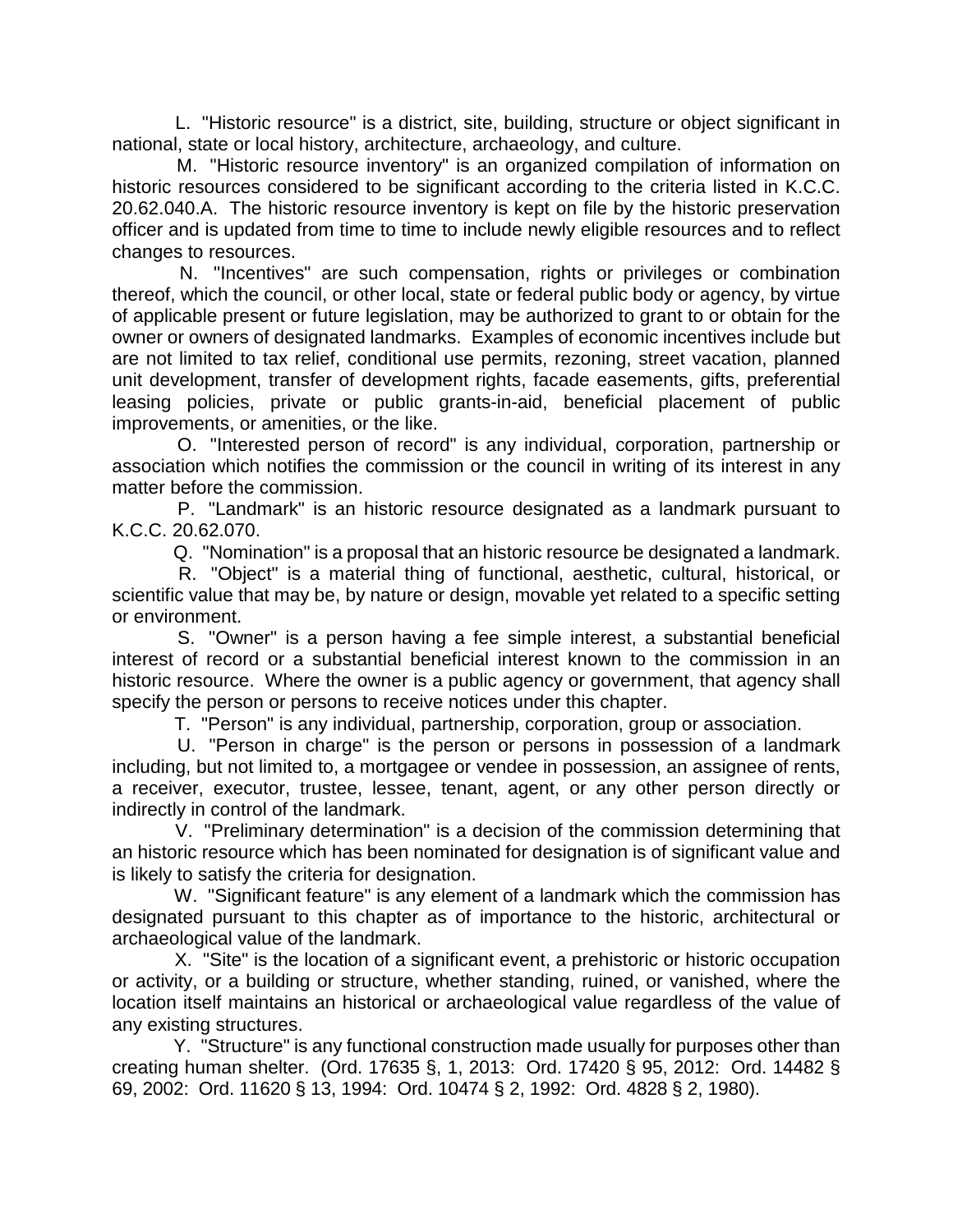### **20.62.030 Landmarks commission created - membership and organization.**

 A. There is created the King County landmarks commission which shall consist of nine regular members and special members selected as follows:

 1. Of the nine regular members of the commission at least three shall be professionals who have experience in identification, evaluation, and protection of historic resources and have been selected from among the fields of history, architecture, architectural history, historic preservation, planning, cultural anthropology, archaeology, cultural geography, landscape architecture, American studies, law, or other historic preservation related disciplines. The nine regular members of the commission shall be appointed by the county executive, subject to confirmation by the council, provided that no more than four members shall reside within any one municipal jurisdiction. All regular members shall have a demonstrated interest and competence in historic preservation.

 2. The county executive may solicit nominations for persons to serve as regular members of the commission from the Association of King County Historical Organizations, the American Institute of Architects (Seattle Chapter), the Seattle King County Bar Association, the Seattle Master Builders, the chambers of commerce, and other professional and civic organizations familiar with historic preservation.

 3. One special member shall be appointed from each municipality within King County which has entered into an interlocal agreement with King County providing for the designation by the commission of landmarks within such municipality in accordance with the terms of such interlocal agreement and this chapter. Each such appointment shall be in accordance with the enabling ordinance adopted by such municipality.

 B. Appointments of regular members, except as provided in subsection C of this section, shall be made for a three-year term. Each regular member shall serve until his or her successor is duly appointed and confirmed. Appointments shall be effective on June 1st of each year. In the event of a vacancy, an appointment shall be made to fill the vacancy in the same manner and with the same qualifications as if at the beginning of the term, and the person appointed to fill the vacancy shall hold the position for the remainder of the unexpired term. Any member may be reappointed, but may not serve more than two consecutive three-year terms. A member shall be deemed to have served one full term if such member resigns at any time after appointment or if such member serves more than two years of an unexpired term. The members of the commission shall serve without compensation except for out-of-pocket expenses incurred in connection with commission meetings or programs.

 C. After May 4, 1992, the term of office of members becomes effective on the date the council confirms the appointment of commission members and the county executive shall appoint or reappoint three members for a three-year term, three members for a twoyear term, and three members for a one-year term. For purposes of the limitation on consecutive terms in subsection B of this section an appointment for a one-or a two-year term shall be deemed an appointment for an unexpired term.

 D. The chair shall be a member of the commission and shall be elected annually by the regular commission members. The commission shall adopt, in accordance with K.C.C. chapter 2.98, rules and regulations, including procedures, consistent with this chapter. The members of the commission shall be governed by the King County code of ethics, K.C.C. chapter 3.04. The commission shall not conduct any public hearing required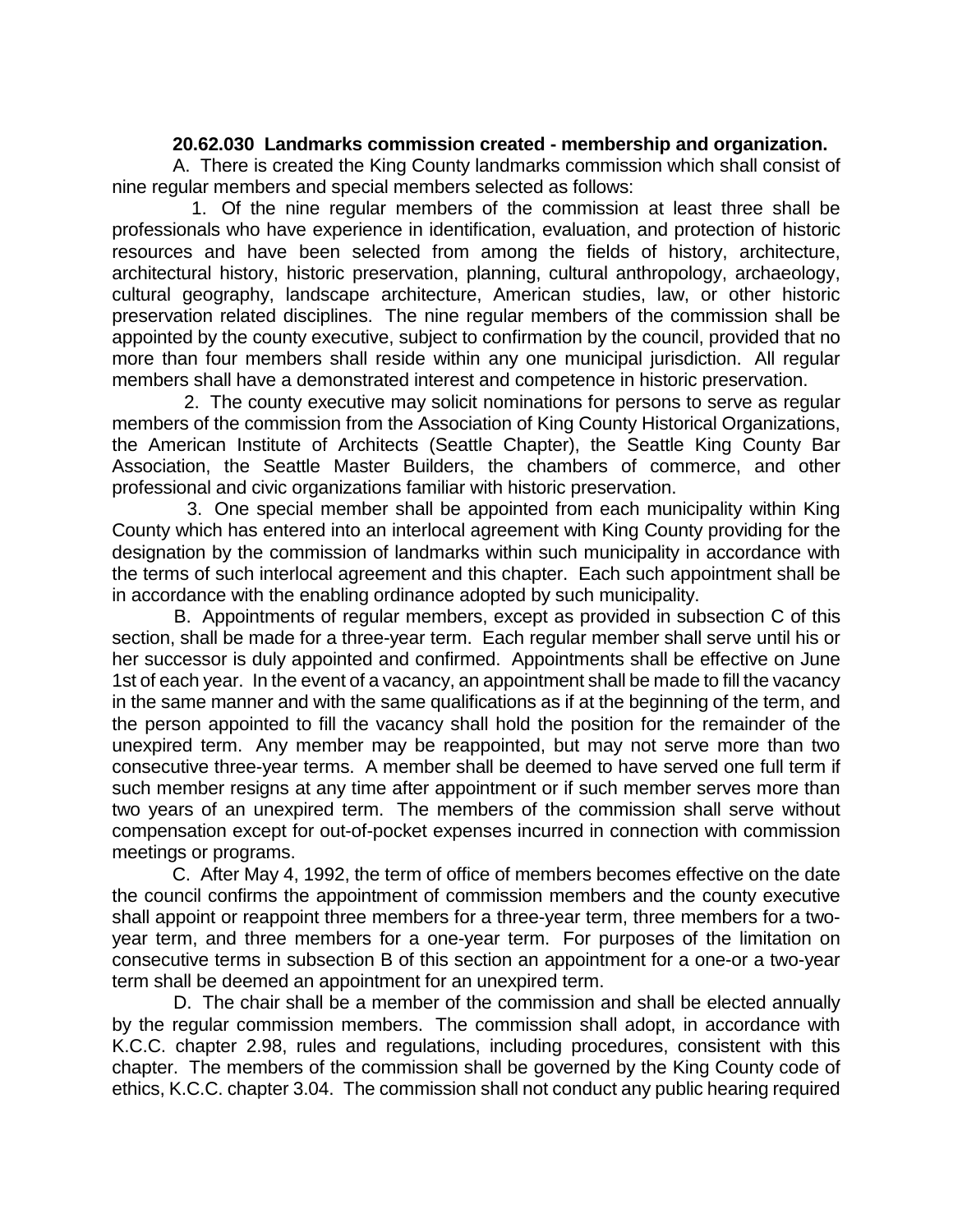under this chapter until rules and regulations have been filed as required by K.C.C. chapter 2.98.

 E. A special member of the commission shall be a voting member solely on matters before the commission involving the designation of landmarks within the municipality from which such special member was appointed.

 F. A majority of the current appointed and confirmed members of the commission shall constitute a quorum for the transaction of business. A special member shall count as part of a quorum for the vote on any matter involving the designation or control of landmarks within the municipality from which such special member was appointed. All official actions of the commission shall require a majority vote of the members present and eligible to vote on the action voted upon. No member shall be eligible to vote upon any matter required by this chapter to be determined after a hearing unless that member has attended the hearing or familiarized him or herself with the record.

 G. The commission may from time to time establish one or more committees to further the policies of the commission, each with such powers as may be lawfully delegated to it by the commission.

 H. The county executive shall provide staff support to the commission and shall assign a professionally qualified county employee to serve as a full-time historic preservation officer. Under the direction of the commission, the historic preservation officer shall be the custodian of the commission's records. The historic preservation officer or his or her designee shall conduct official correspondence, assist in organizing the commission and organize and supervise the commission staff and the clerical and technical work of the commission to the extent required to administer this chapter.

 I. The commission shall meet at least once each month for the purpose of considering and holding public hearings on nominations for designation and applications for certificates of appropriateness. Where no business is scheduled to come before the commission seven days before the scheduled monthly meeting, the chair of the commission may cancel the meeting. All meetings of the commission shall be open to the public. The commission shall keep minutes of its proceedings, showing the action of the commission upon each question, and shall keep records of all official actions taken by it, all of which shall be filed in the office of the historic preservation officer and shall be public records.

 J. At all hearings before and meetings of the commission, all oral proceedings shall be electronically recorded. The proceedings may also be recorded by a court reporter if any interested person at his or her expense shall provide a court reporter for that purpose. A tape recorded copy of the electronic record of any hearing or part of a hearing shall be furnished to any person upon request and payment of the reasonable expense of the copy.

 K. The commission is authorized, subject to the availability of funds for that purpose, to expend moneys to compensate experts, in whole or in part, to provide technical assistance to property owners in connection with requests for certificates of appropriateness upon a showing by the property owner that the need for the technical assistance imposes an unreasonable financial hardship on the property owner.

 L. Commission records, maps or other information identifying the location of archaeological sites and potential sites shall be exempt from public disclosure as specified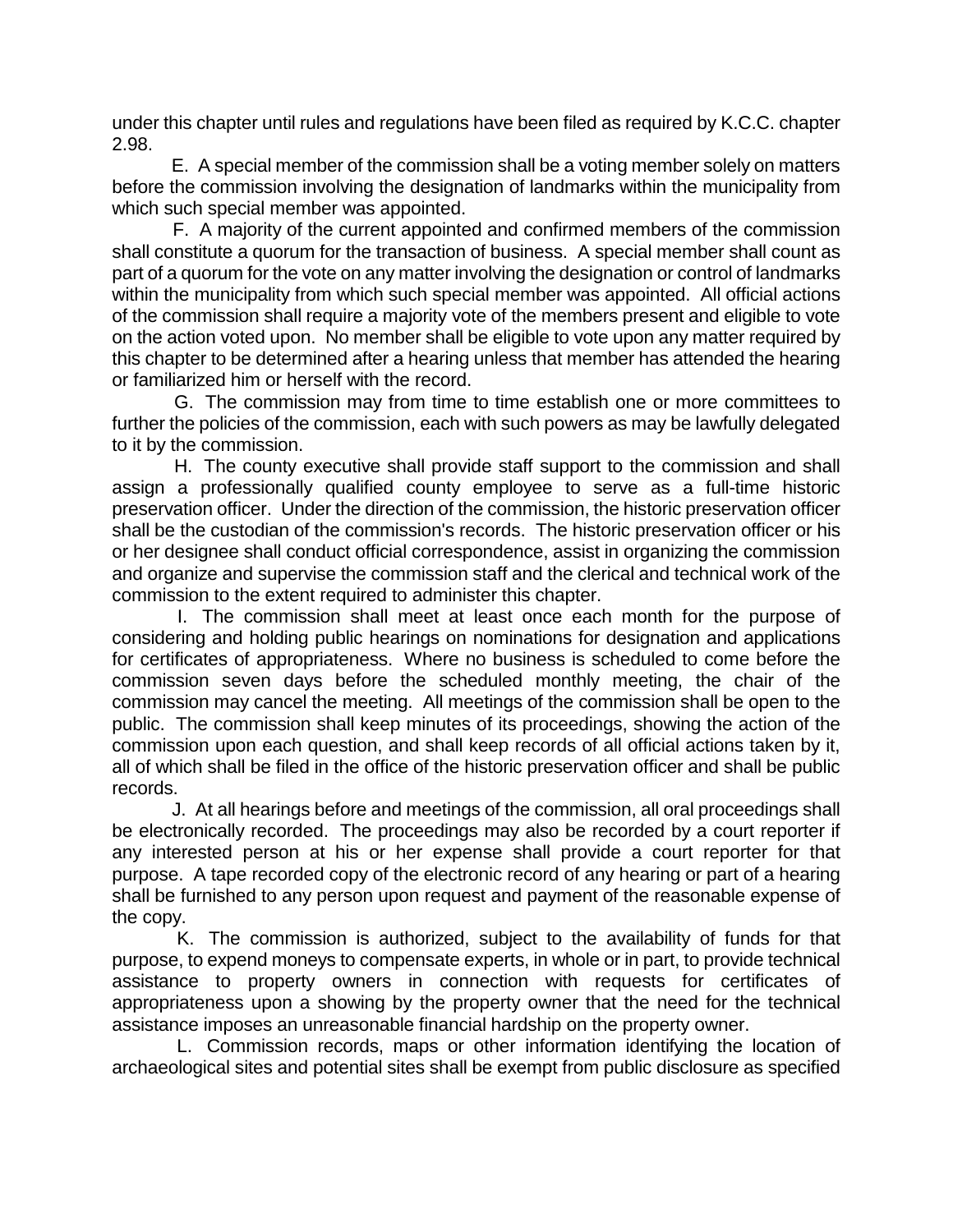in RCW 42.17.310 in order to avoid looting and depredation of the sites. (Ord. 14482 § 70, 2002: Ord. 10474 § 3, 1992: Ord. 10371 § 1, 1992: Ord. 4828 § 3, 1980).

# **20.62.040 Designation criteria.**

 A. An historic resource may be designated as a King County landmark if it is more than forty years old or, in the case of a landmark district, contains resources that are more than forty years old, and possesses integrity of location, design, setting, materials, workmanship, feeling, or association, or any combination of the foregoing aspects of integrity, sufficient to convey its historic character, and:

 1. Is associated with events that have made a significant contribution to the broad patterns of national, state or local history;

 2. Is associated with the lives of persons significant in national, state or local history;

 3. Embodies the distinctive characteristics of a type, period, style or method of design or construction, or that represents a significant and distinguishable entity whose components may lack individual distinction;

 4. Has yielded, or may be likely to yield, information important in prehistory or history; or

 5. Is an outstanding work of a designer or builder who has made a substantial contribution to the art.

 B. An historic resource may be designated a community landmark because it is an easily identifiable visual feature of a neighborhood or the county and contributes to the distinctive quality or identity of such neighborhood or county or because of its association with significant historical events or historic themes, association with important or prominent persons in the community or county or recognition by local citizens for substantial contribution to the neighborhood or community. An improvement or site qualifying for designation solely by virtue of satisfying criteria set out in this section shall be designated a community landmark and shall not be subject to K.C.C. 20.62.080.

 C. Cemeteries, birthplaces or graves of historical figures, properties owned by religious institutions or used for religious purposes, structures that have been moved from their original locations, reconstructed historic buildings, properties primarily commemorative in nature and properties that have achieved significance within the past forty years shall not be considered eligible for designation. However, such a property shall be eligible for designation if they are:

 1. An integral part of districts that meet the criteria set out in subsection A. of this section or if it is:

 2. A religious property deriving primary significance from architectural or artistic distinction or historical importance;

 3. A building or structure removed from its original location but that is significant primarily for its architectural value, or which is the surviving structure most importantly associated with a historic person or event;

 4. A birthplace, grave or residence of a historical figure of outstanding importance if there is no other appropriate site or building directly associated with his or her productive life;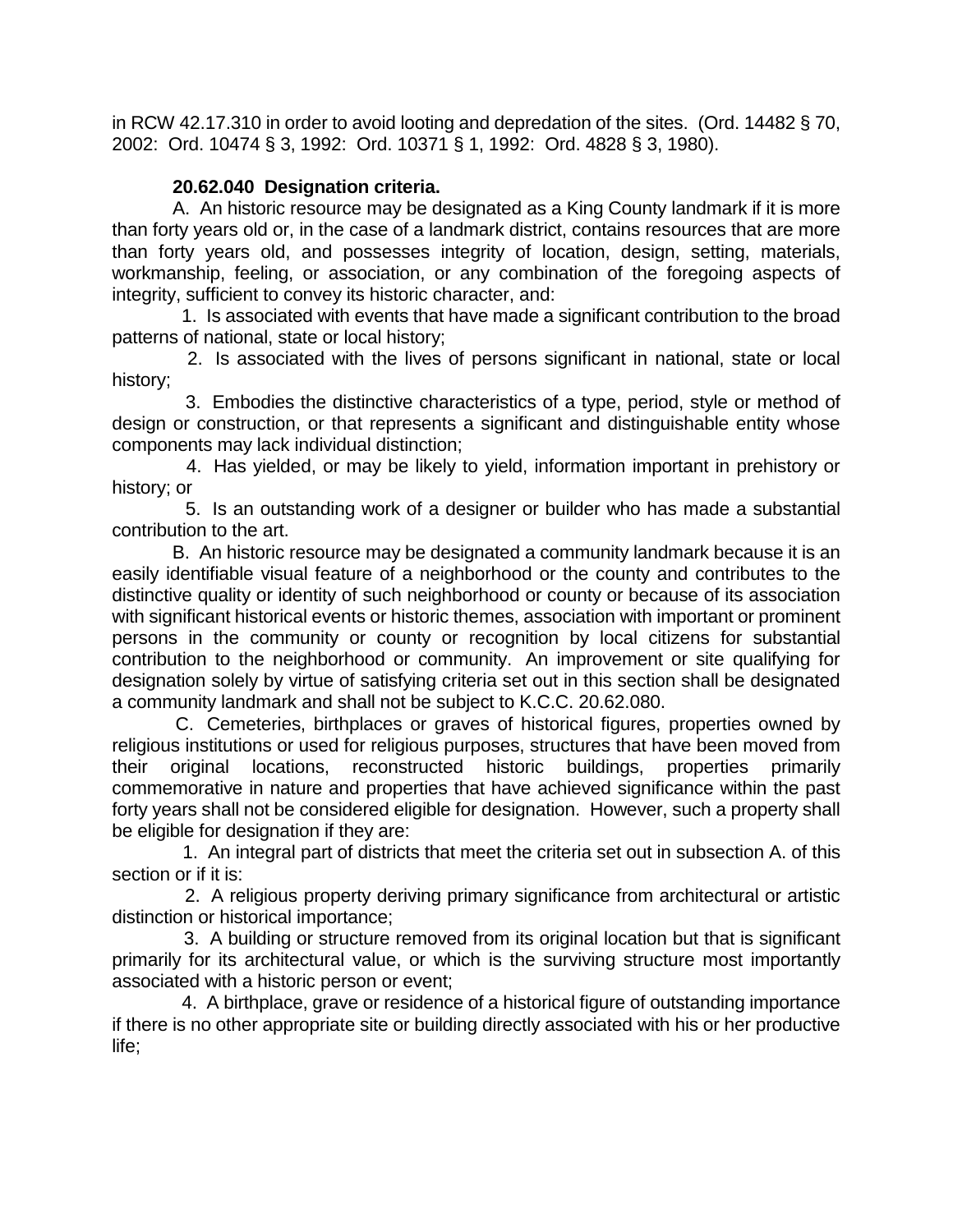5. A cemetery that derives its primary significance from graves of persons of transcendent importance, from age, from distinctive design features or from association with historic events;

 6. A reconstructed building when accurately executed in a suitable environment and presented in a dignified manner or as part of a restoration master plan, and when no other building or structure with the same association has survived;

 7. A property commemorative in intent if design, age, tradition or symbolic value has invested it with its own historical significance; or

 8. A property achieving significance within the past forty years if it is of exceptional importance. (Ord. 17635 § 2, 2013: Ord. 10474 § 4, 1992: Ord. 4828 § 4, 1980).

## **20.62.050 Nomination procedure.**

 A. Any person, including the historic preservation officer and any member of the commission, may nominate an historic resource for designation as a landmark or community landmark. The procedures set forth in Sections 20.62.050 and 20.62.080 may be used to amend existing designations or to terminate an existing designation based on changes which affect the applicability of the criteria for designation set forth in Section 20.62.040. The nomination or designation of an historic resource as a landmark shall constitute nomination or designation of the land which is occupied by the historic resource unless the nomination provides otherwise. Nominations shall be made on official nomination forms provided by the historic preservation officer, shall be filed with the historic preservation officer, and shall include all data required by the commission.

 B. Upon receipt by the historic preservation officer of any nomination for designation, the officer shall review the nomination, consult with the person or persons submitting the nomination, and the owner, and prepare any amendments to or additional information on the nomination deemed necessary by the officer. The historic preservation officer may refuse to accept any nomination for which inadequate information is provided by the person or persons submitting the nomination. It is the responsibility of the person or persons submitting the nomination to perform such research as is necessary for consideration by the commission. The historic preservation officer may assume responsibility for gathering the required information or appoint an expert or experts to carry out this research in the interest of expediting the consideration.

 C. When the historic preservation officer is satisfied that the nomination contains sufficient information and complies with the commission's regulations for nomination, the officer shall give notice in writing, certified mail/return receipt requested, to the owner of the property or object, to the person submitting the nomination and interested persons of record that a preliminary or a designation determination on the nomination will be made by the commission. The notice shall include:

1. The date, time, and place of hearing;

 2. The address and description of the historic resource and the boundaries of the nominated resource;

 3. A statement that, upon a designation or upon a preliminary determination of significance, the certificate of appropriateness procedure set out in Section 20.62.080 will apply;

 4. A statement that, upon a designation or a preliminary determination of significance, no significant feature may be changed without first obtaining a certificate of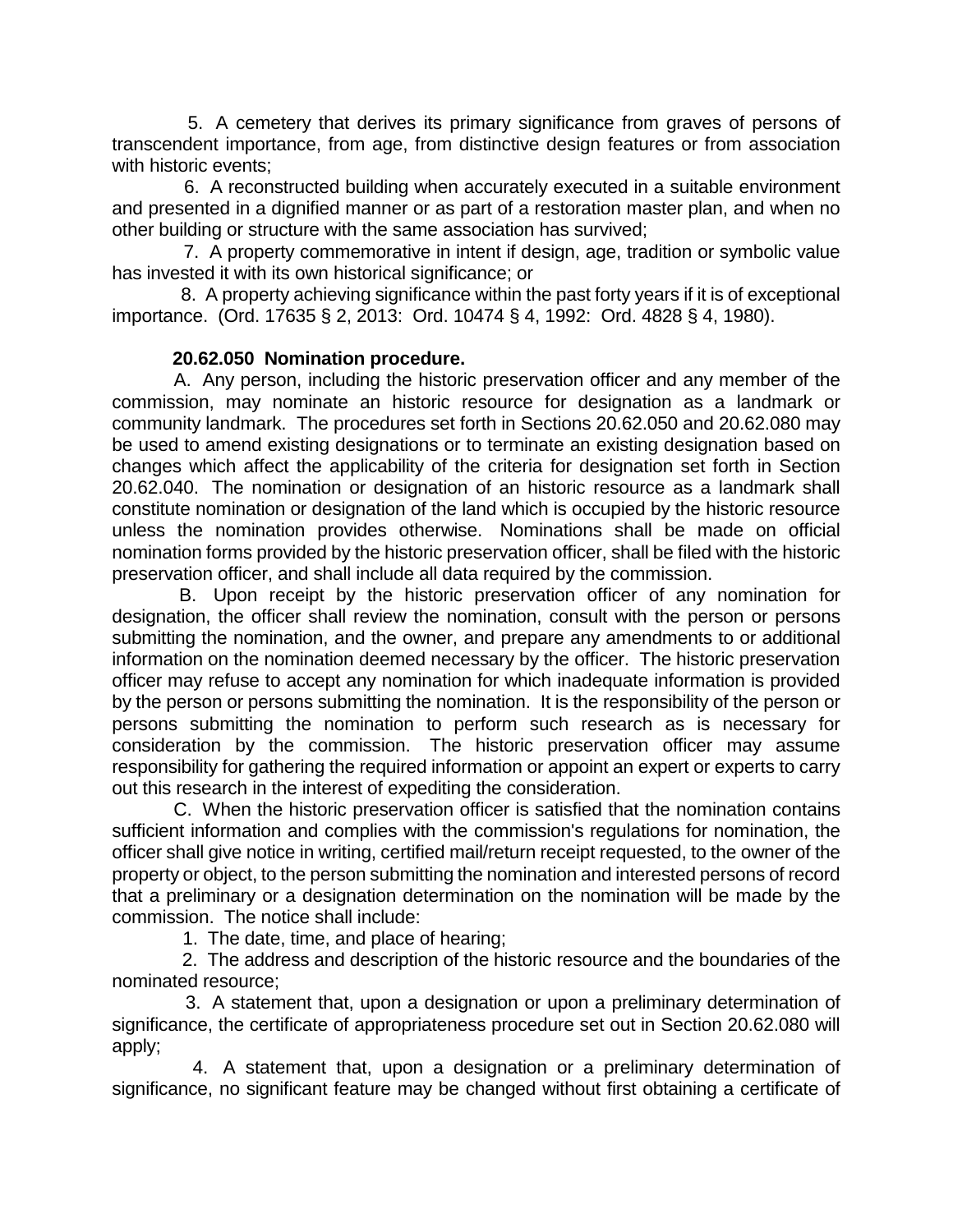appropriateness from the commission, whether or not a building or other permit is required. A copy of the provisions of Section 20.62.080 shall be included with the notice;

 5. A statement that all proceedings to review the action of the commission at the hearing on a preliminary determination or a designation will be based on the record made at such hearing and that no further right to present evidence on the issue of preliminary determination or designation is afforded pursuant to this chapter.

 D. The historic preservation officer shall, after mailing the notice required herein, refer the nomination and all supporting information to the commission for consideration on the date specified in the notice. No nomination shall be considered by the commission less than thirty nor more than forty five calendar days after notice setting the hearing date has been mailed except where the historic preservation officer or members of the commission have reason to believe that immediate action is necessary to prevent destruction, demolition or defacing of an historic resource, in which case the notice setting the hearing shall so state. (Ord. 10474 § 5, 1992: Ord. 4828 § 5, 1980).

## **20.62.070 Designation procedure.**

A. The commission may approve, deny, amend or terminate the designation of a historic resource as a landmark or community landmark only after a public hearing. At the designation hearing the commission shall receive evidence and hear argument only on the issues of whether the historic resource meets the criteria for designation of landmarks or community landmarks as specified in K.C.C. 20.62.040 and merits designation as a landmark or community landmark; and the significant features of the landmark. The hearing may be continued from time to time at the discretion of the commission. If the hearing is continued, the commission may make a preliminary determination of significance if the commission determines, based on the record before it that the historic resource is of significant value and likely to satisfy the criteria for designation in K.C.C. 20.62.040. The preliminary determination shall be effective as of the date of the public hearing at which it is made. Where the commission makes a preliminary determination it shall specify the boundaries of the nominated resource, the significant features thereof and such other description of the historic resource as it deems appropriate. Within five working days after the commission has made a preliminary determination, the historic preservation officer shall file a written notice of the action with the director and mail copies of the notice, certified mail, return receipt requested, to the owner, the person submitting the nomination and interested persons of record. The notice shall include:

1. A copy of the commission's preliminary determination; and

 2. A statement that while proceedings pursuant to this chapter are pending, or six months from the date of the notice, whichever is shorter, and thereafter if the designation is approved by the commission, the certificate of appropriateness procedures in K.C.C. 20.62.080, a copy of which shall be enclosed, shall apply to the described historic resource whether or not a building or other permit is required. The decision of the commission shall be made after the close of the public hearing or at the next regularly scheduled public meeting of the commission thereafter.

 B. Whenever the commission approves the designation of a historic resource under consideration for designation as a landmark, it shall, within fourteen calendar days of the public meeting at which the decision is made, issue a written designation report, which shall include: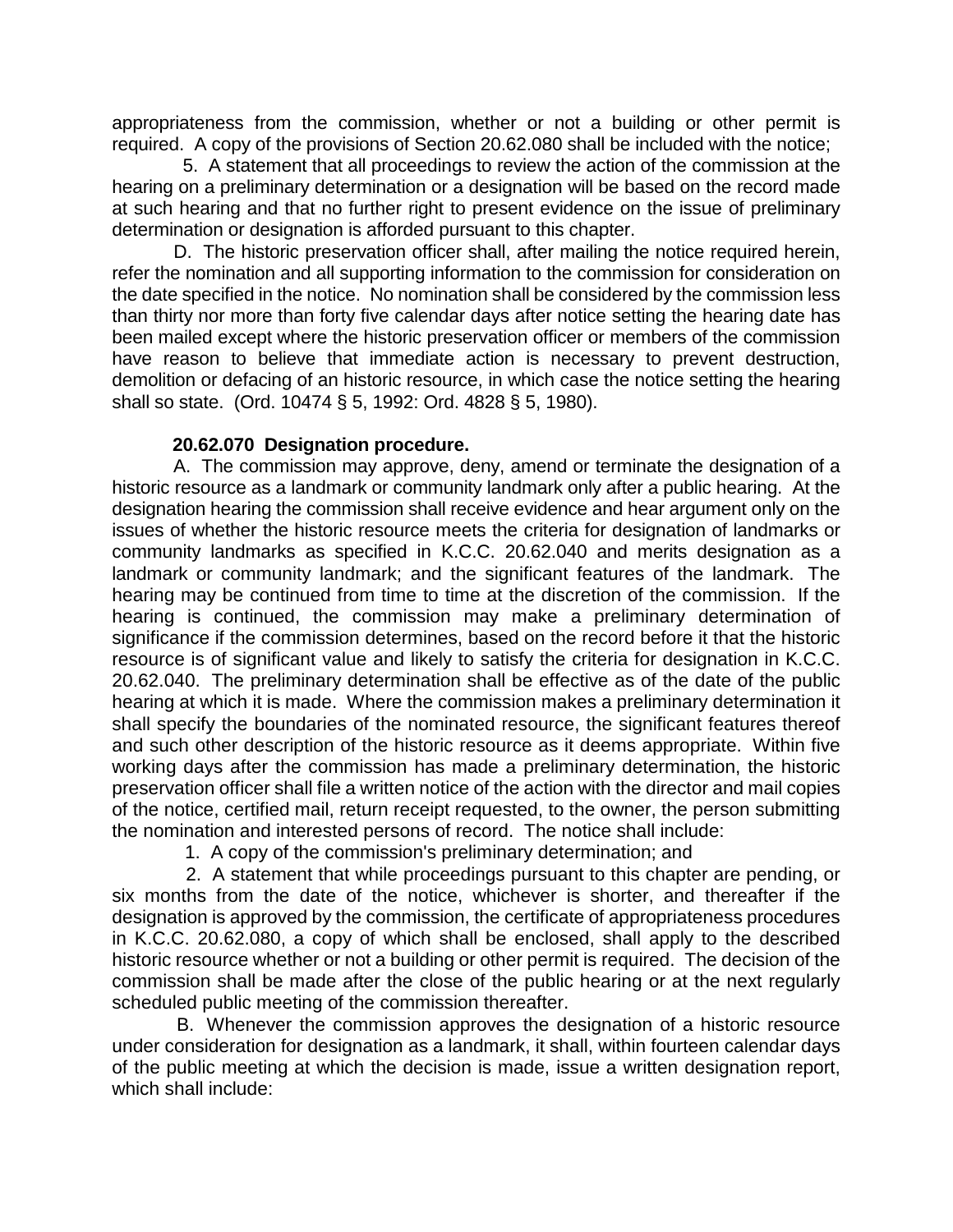1. The boundaries of the nominated resource and such other description of the resource sufficient to identify its ownership and location;

 2. The significant features and such other information concerning the historic resource as the commission deems appropriate;

 3. Findings of fact and reasons supporting the designation with specific reference to the criteria for designation in K.C.C. 20.62.040; and

 4. A statement that no significant feature may be changed, whether or not a building or other permit is required, without first obtaining a certificate of appropriateness from the commission in accordance with K.C.C. 20.62.080, a copy of which shall be included in the designation report. This subsection B.4. shall not apply to historic resources designated as community landmarks.

 C. Whenever the commission rejects the nomination of a historic resource under consideration for designation as a landmark, it shall, within fourteen calendar days of the public meeting at which the decision is made, issue a written decision including findings of fact and reasons supporting its determination that the criteria in K.C.C. 20.62.040 have not been met. If a historic resource has been nominated as a landmark and the commission designates the historic resource as a community landmark, the designation shall be treated as a rejection of the nomination for King County landmark status and the foregoing requirement for a written decision shall apply. Nothing contained herein shall prevent renominating any historic resource rejected under this subsection as a King County landmark at a future time.

 D. A copy of the commission's designation report or decision rejecting a nomination shall be delivered or mailed to the owner, to interested persons of record and the director within five working days after it is issued. If the commission rejects the nomination and it has made a preliminary determination of significance with respect to the nomination, it shall include in the notice to the director a statement that K.C.C. 20.62.080 no longer applies to the subject historic resources.

 E. If the commission approves, or amends a landmark designation, K.C.C. 20.62.080 shall apply as approved or amended. A copy of the commission's designation report or designation amendment shall be recorded with the records and licensing services division, or its successor agency, together with a legal description of the designated resource and notification that K.C.C. 20.62.080 and 20.62.130 apply. If the commission terminates the designation of a historic resource, K.C.C. 20.62.080 shall no longer apply to the historic resource. (Ord. 15971 § 92, 2007: Ord. 14482 § 71, 2002: Ord. 14176 § 4, 2001: Ord. 11620 § 14, 1994: Ord. 10474 § 6, 1992: Ord. 4828 § 7, 1980).

#### **20.62.080 Certificate of appropriateness procedure.**

 A. At any time after a designation report and notice has been filed with the director and for a period of six months after notice of a preliminary determination of significance has been mailed to the owner and filed with the director, a certificate of appropriateness must be obtained from the commission before any alterations may be made to the significant features of the landmark identified in the preliminary determination report or thereafter in the designation report. The designation report shall supersede the preliminary determination report. This requirement shall apply whether or not the proposed alteration also requires a building or other permit. The requirements of this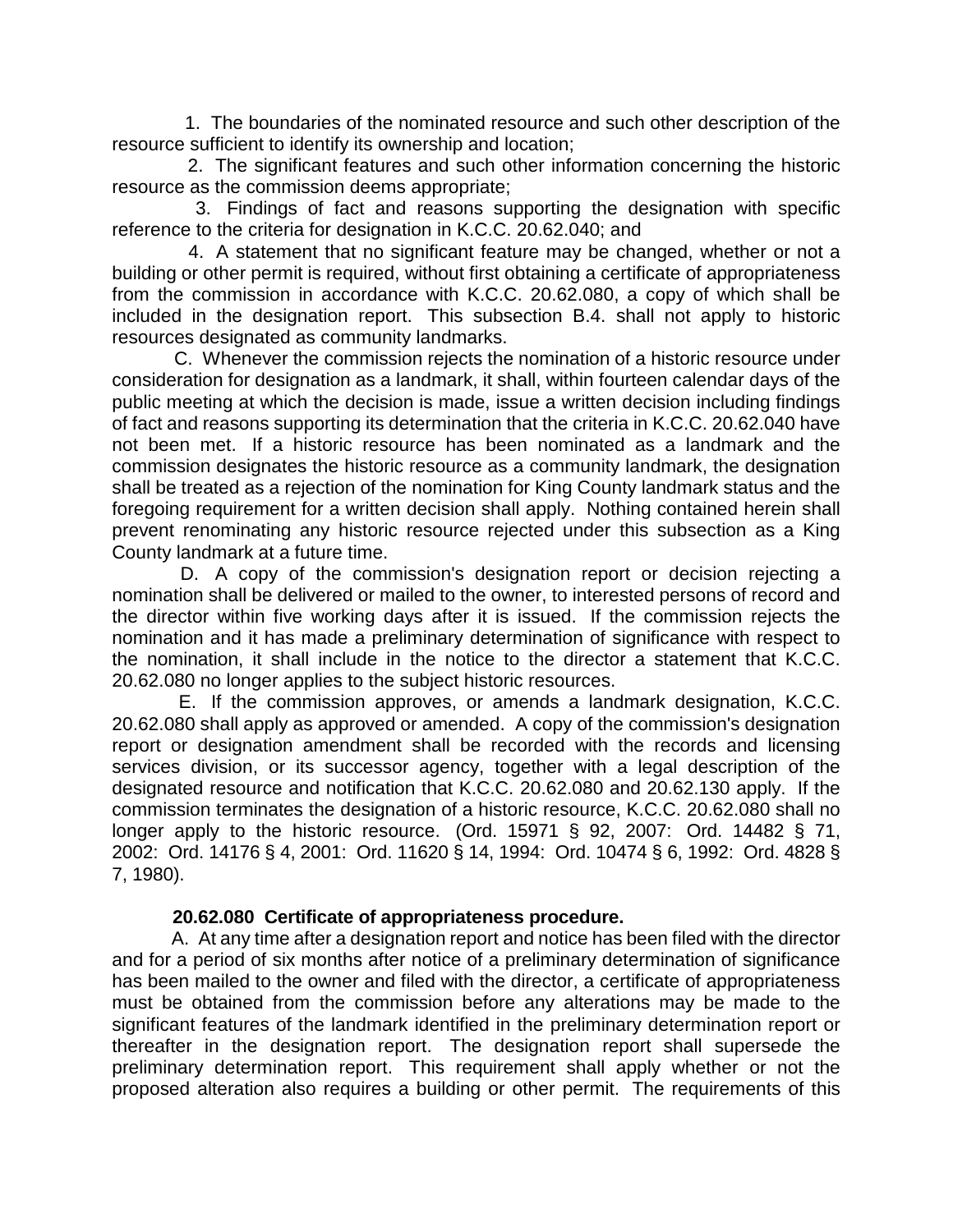section shall not apply to any historic resource located within incorporated cities or towns in King County, except as provided by applicable interlocal agreement.

 B. Ordinary repairs and maintenance which do not alter the appearance of a significant feature and do not utilize substitute materials do not require a certificate of appropriateness. Repairs to or replacement of utility systems do not require a certificate of appropriateness provided that such work does not alter an exterior significant feature.

C. There shall be three types of certificates of appropriateness, as follows:

1. Type I, for restorations and major repairs which utilize in-kind materials.

 2. Type II, for alterations in appearance, replacement of historic materials and new construction.

3. Type III, for demolition, moving and excavation of archaeological sites.

 In addition, the commission shall establish and adopt an appeals process concerning Type I decisions made by the historic preservation officer with respect to the applications for certificates of appropriateness.

 The historic preservation officer may approve Type I certificates of appropriateness administratively without public hearing, subject to procedures adopted by the commission. Alternatively the historic preservation officer may refer applications for Type I certificates of appropriateness to the commission for decision. The commission shall adopt an appeals procedure concerning Type I decisions made by the historic preservation officer.

 Type II and III certificates of appropriateness shall be decided by the commission and the following general procedures shall apply to such commission actions:

 1. Application for a certificate of appropriateness shall be made by filing an application for such certificate with the historic preservation officer on forms provided by the commission.

 2. If an application is made to the director for a permit for any action which affects a landmark, the director shall promptly refer such application to the historic preservation officer, and such application shall be deemed an application for a certificate of appropriateness if accompanied by the additional information required to apply for such certificate. The director may continue to process such permit application, but shall not issue any such permit until the time has expired for filing with the director the notice of denial of a certificate of appropriateness or a certificate of appropriateness has been issued pursuant to this chapter.

 3. After the commission has commenced proceedings for the consideration of any application for a certificate of appropriateness by giving notice of a hearing pursuant to subsection 3 of this section, no other application for the same or a similar alteration may be made until such proceedings and all administrative appeals therefrom pursuant to this chapter have been concluded.

 4. Within forty five calendar days after the filing of an application for a certificate of appropriateness with the commission or the referral of an application to the commission by the director except those decided administratively by the historic preservation officer pursuant to subsection 2 of this section, the commission shall hold a public hearing thereon. The historic preservation officer shall mail notice of the hearing to the owner, the applicant, if the applicant is not the owner, and parties of record at the designation proceedings, not less than ten calendar days before the date of the hearing. No hearing shall be required if the commission, the owner and the applicant, if the applicant is not the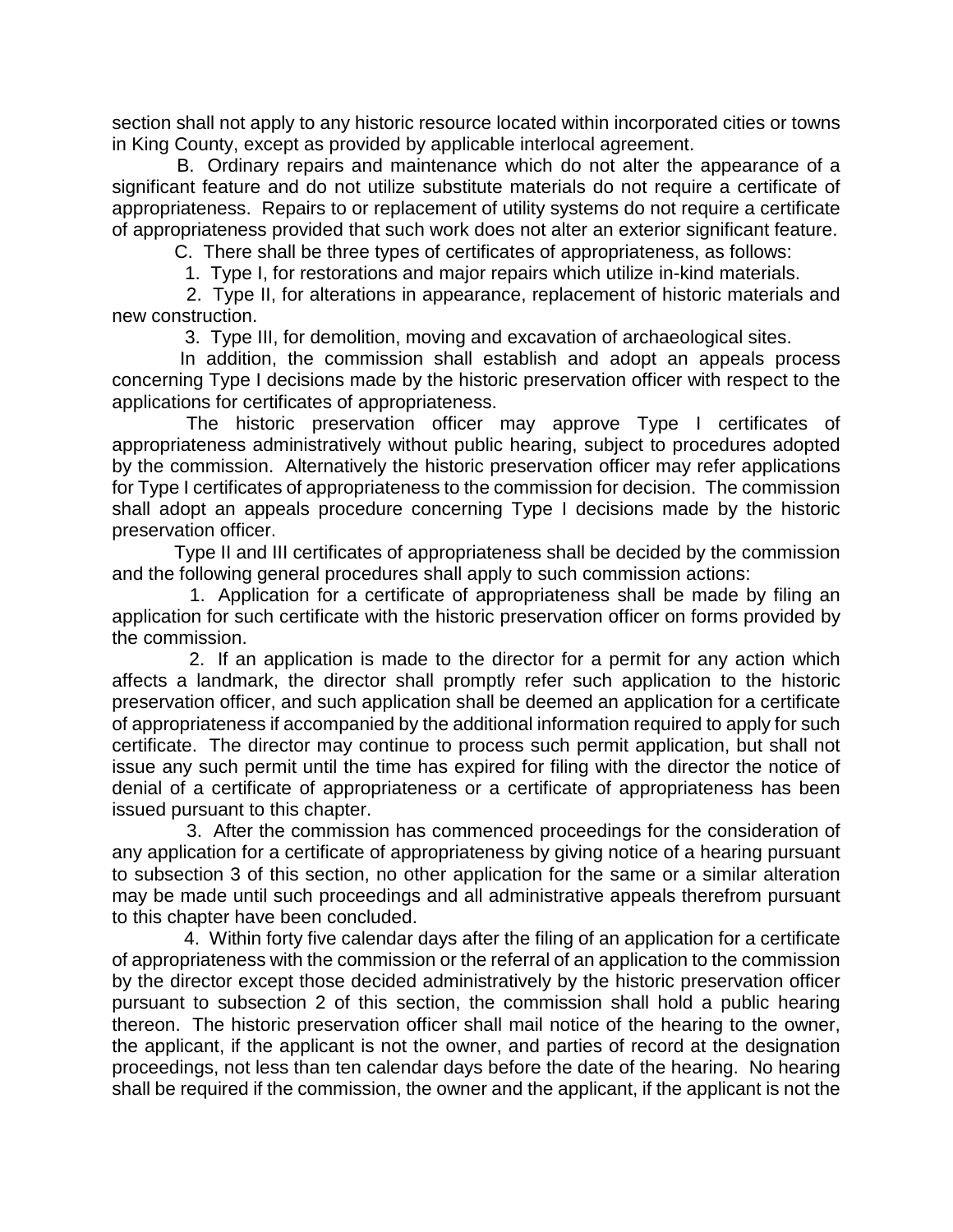owner, agree in writing to a stipulated certificate approving the requested alterations thereof. This agreement shall be ratified by the commission in a public meeting and reflected in the commission meeting minutes. If the commission grants a certificate of appropriateness, such certificate shall be issued forthwith and the historic preservation officer shall promptly file a copy of such certificate with the director.

 5. If the commission denies the application for a certificate of appropriateness, in whole or in part, it shall so notify the owner, the person submitting the application and interested persons of record setting forth the reasons why approval of the application is not warranted.

 D. The commission shall adopt such other supplementary procedures consistent with K.C.C. 2.98 as it determines are required to carry out the intent of this section. (Ord. 11620 § 15, 1994: Ord. 10474 § 7, 1992: Ord. 4828 § 8, 1980).

# **20.62.100 Evaluation of economic impact.**

 A. At the public hearing on any application for a Type II or Type III certificate of appropriateness, or Type I if referred to the commission by the historic preservation officer, the commission shall, when requested by the property owner, consider evidence of the economic impact on the owner of the denial or partial denial of a certificate. In no case may a certificate be denied, in whole or in part, when it is established that the denial or partial denial will, when available incentives are utilized, deprive the owner of a reasonable economic use of the landmark and there is no viable and reasonable alternative which would have less impact on the features of significance specified in the preliminary determination report or the designation report.

 B. To prove the existence of a condition of unreasonable economic return, the applicant must establish and the commission must find, both of the following:

 1. The landmark is incapable of earning a reasonable economic return without making the alterations proposed. This finding shall be made by considering and the applicant shall submit to the commission evidence establishing each of the following factors:

 a. The current level of economic return on the landmark as considered in relation to the following:

 (1) The amount paid for the landmark, the date of purchase, and party from whom purchased, including a description of the relationship, if any, between the owner and the person from whom the landmark was purchased;

 (2) The annual gross and net income, if any, from the landmark for the previous five (5) years; itemized operating and maintenance expenses for the previous five (5) years; and depreciation deduction and annual cash flow before and after debt service, if any, during the same period;

 (3) The remaining balance on any mortgage or other financing secured by the landmark and annual debt service, if any, during the prior five (5) years;

 (4) Real estate taxes for the previous four (4) years and assessed value of the landmark according to the two (2) most recent assessed valuations;

 (5) All appraisals obtained within the previous three (3) years by the owner in connection with the purchase, financing or ownership of the landmark;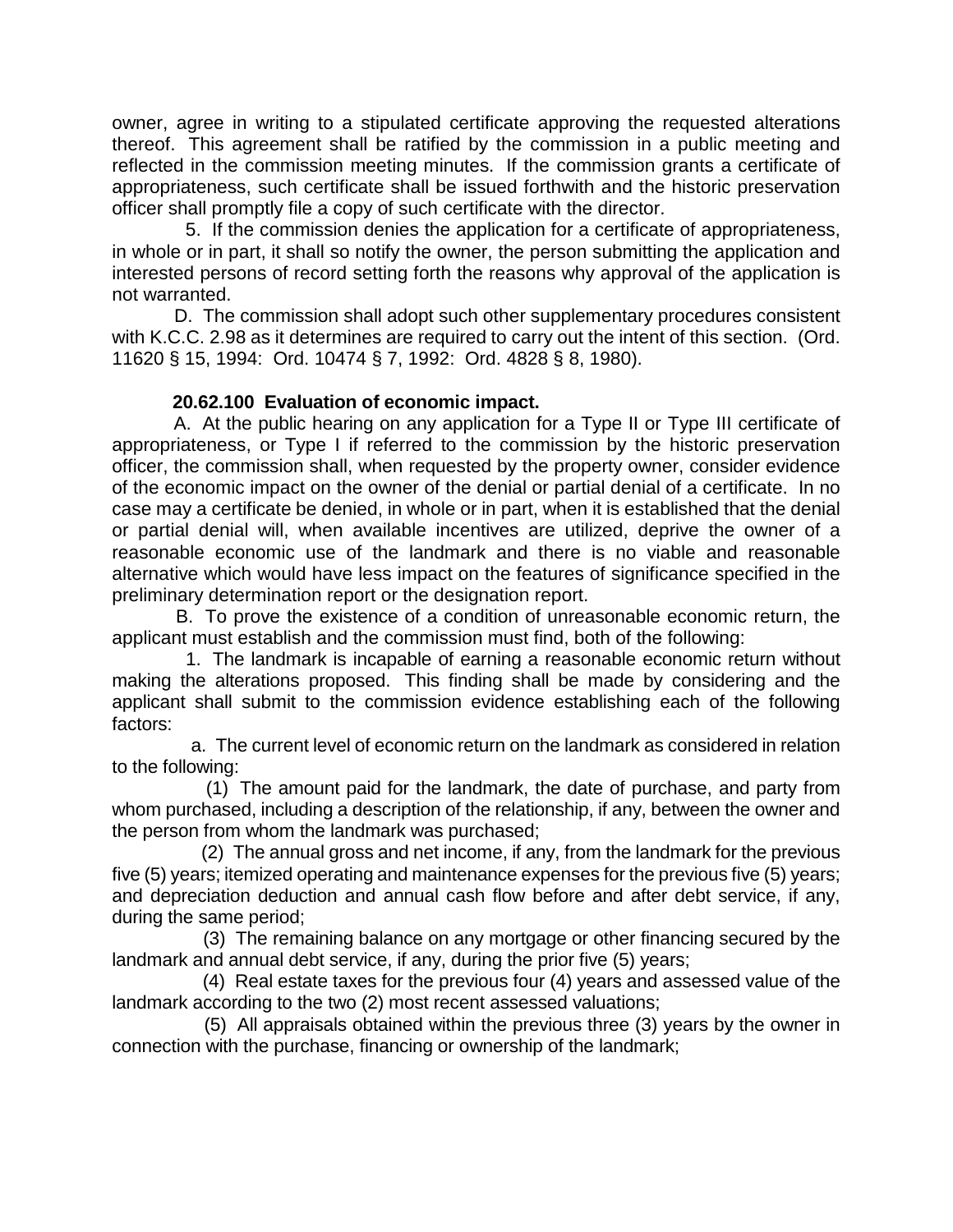(6) The fair market value of the landmark immediately prior to its designation and the fair market value of the landmark (in its protected status as a designated landmark) at the time the application is filed;

 (7) Form of ownership or operation of the landmark, whether sole proprietorship, for profit or not-for-profit corporation, limited partnership, joint venture, or both;

 (8) Any state or federal income tax returns on or relating to the landmark for the past two (2) years.

 b. The landmark is not marketable or able to be sold when listed for sale or lease. The sale price asked, and offers received, if any, within the previous two (2) years, including testimony and relevant documents shall be submitted by the property owner. The following also shall be considered:

(1) Any real estate broker or firm engaged to sell or lease the landmark;

(2) Reasonableness of the price or lease sought by the owner;

(3) Any advertisements placed for the sale or lease of the landmark.

 c. The unfeasibility of alternative uses that can earn a reasonable economic return for the landmark as considered in relation to the following:

 (1) A report from a licensed engineer or architect with experience in historic restoration or rehabilitation as to the structural soundness of the landmark and its suitability for restoration or rehabilitation;

 (2) Estimates of the proposed cost of the proposed alteration and an estimate of any additional cost that would be incurred to comply with the recommendation and decision of the commission concerning the appropriateness of the proposed alteration;

 (3) Estimated market value of the landmark in the current condition after completion of the proposed alteration; and, in the case of proposed demolition, after renovation of the landmark for continued use;

 (4) In the case of proposed demolition, the testimony of an architect, developer, real estate consultant, appraiser or other real estate professional experienced in historic restoration or rehabilitation as to the economic feasibility of rehabilitation or reuse of the existing landmark;

 (5) The unfeasibility of new construction around, above, or below the historic resource.

 d. Potential economic incentives and/or funding available to the owner through federal, state, county, city or private programs.

 2. The owner has the present intent and the secured financial ability, demonstrated by appropriate documentary evidence to complete the alteration.

 C. Notwithstanding the foregoing enumerated factors, the property owner may demonstrate other appropriate factors applicable to economic return.

 D. Upon reasonable notice to the owner, the commission may appoint an expert or experts to provide advice and/or testimony concerning the value of the landmark, the availability of incentives and the economic impacts of approval, denial or partial denial of a certificate of appropriateness.

 E. Any adverse economic impact caused intentionally or by willful neglect shall not constitute a basis for granting a certificate of appropriateness. (Ord. 10474 § 8, 1992: Ord. 4828 § 10, 1980).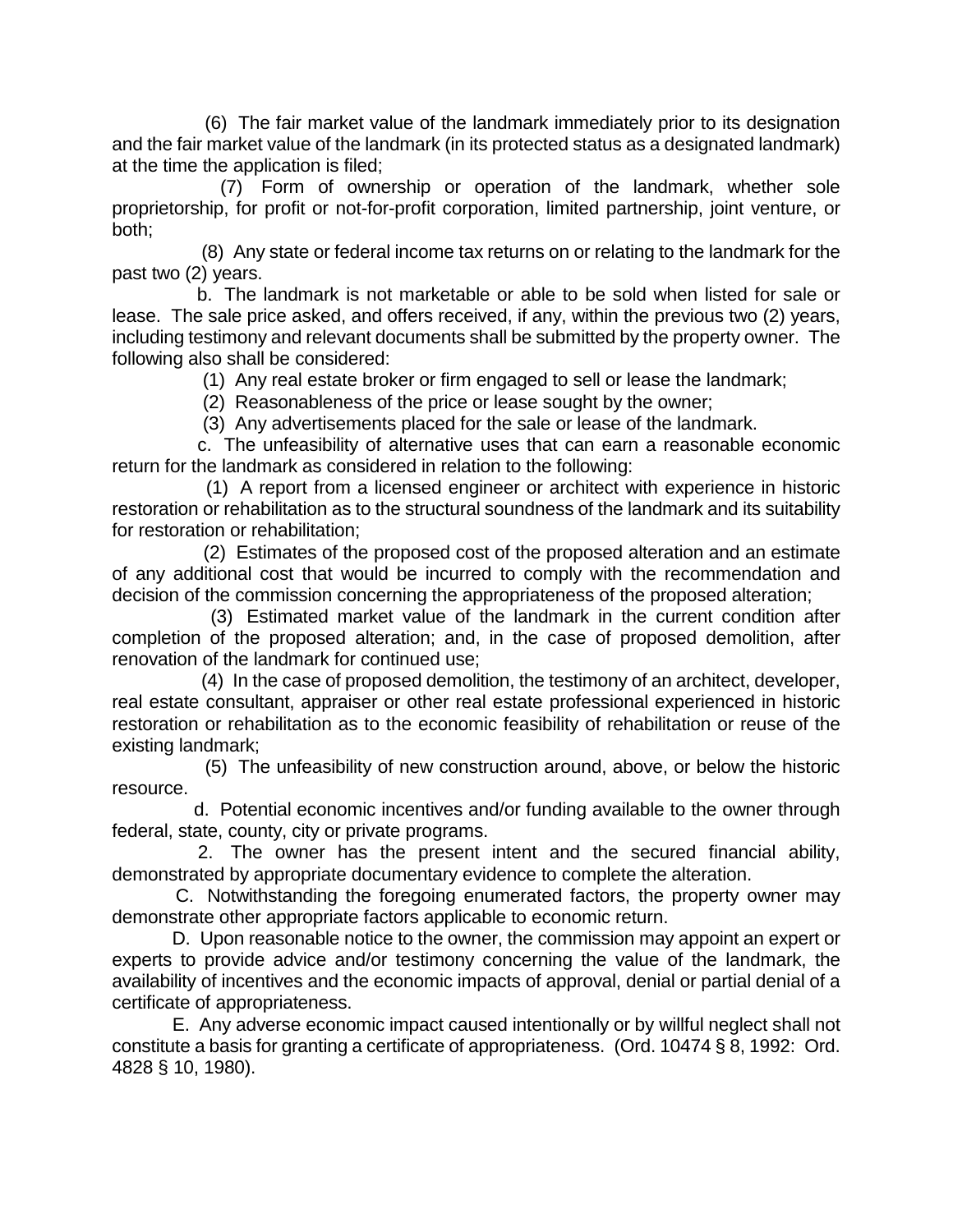**20.62.110 Appeal procedure.** Any person aggrieved by a decision of the commission designating or rejecting a nomination for designation of a landmark or issuing or denying a certificate of appropriateness may [file a statement of appeal, with the historic preservation officer, in accordance with K.C.C.]\* 20.22.080. (Ord. 18230 § 123, 2016: Ord. 10474 § 9, 1992: Ord. 4828 § 11, 1980).

# **\*Reviser's note: Added but not underlined in Ordinance 18230. See K.C.C. 1.24.075.**

# **20.62.120 Funding.**

 A. The commission shall have the power to make and administer grants of funds received by it from private sources and from local, state and federal programs for purposes of:

 1. Maintaining, purchasing or restoring historic resources located within King County which it deems significant pursuant to the goals, objectives and criteria set forth in this chapter if such historic resources have been nominated or designated as landmarks pursuant to this chapter or have been designated as landmarks by municipalities within King County or by the State of Washington, or are listed on the National Historic Landmarks Register, the National Register of Historic Places; and

 2. Developing and conducting programs relating to historic preservation and archaeological resource management. The commission shall establish rules and regulations consistent with K.C.C. chapter 2.98 governing procedures for applying for and awarding of grant moneys pursuant to this section.

 B. The commission may, at the request of the historic preservation officer, review proposals submitted by county agencies to fund historic preservation and archaeological projects through the Housing and Community Development Act of 1974 (42 U.S.C. Secs. 5301 et seq.), the State and Local Fiscal Assistance Act of 1972 (31 U.S.C. Secs. 1221 et seq.) and other applicable local, state and federal funding programs. Upon review of such grant proposals, the commission may make recommendations to the county executive and county council concerning which proposals should be funded, the amount of the grants that should be awarded, the conditions that should be placed on the grant, and such other matters as the commission deems appropriate. The historic preservation officer shall keep the commission apprised of the status of grant proposals, deadlines for submission of proposals and the recipients of grant funds. (Ord. 14482 § 72, 2002: Ord. 10474 § 10, 1992: Ord. 4828 § 12, 1980).

 **20.62.130 Penalty for violation of Section 20.62.080.** Any person violating or failing to comply with the provisions of Section 20.62.080 of this chapter shall incur a civil penalty of up to five hundred dollars per day and each day's violation or failure to comply shall constitute a separate offense; provided, however, that no penalty shall be imposed for any violation or failure to comply which occurs during the pendency of legal proceedings filed in any court challenging the validity of the provision or provisions of this chapter, as to which such violations or failure to comply is charged. (Ord. 4828 § 13, 1980).

## **20.62.140 Special valuation for historic properties.**

 A. There is hereby established and implemented a special valuation for historic properties as provided in chapter 84.26 RCW.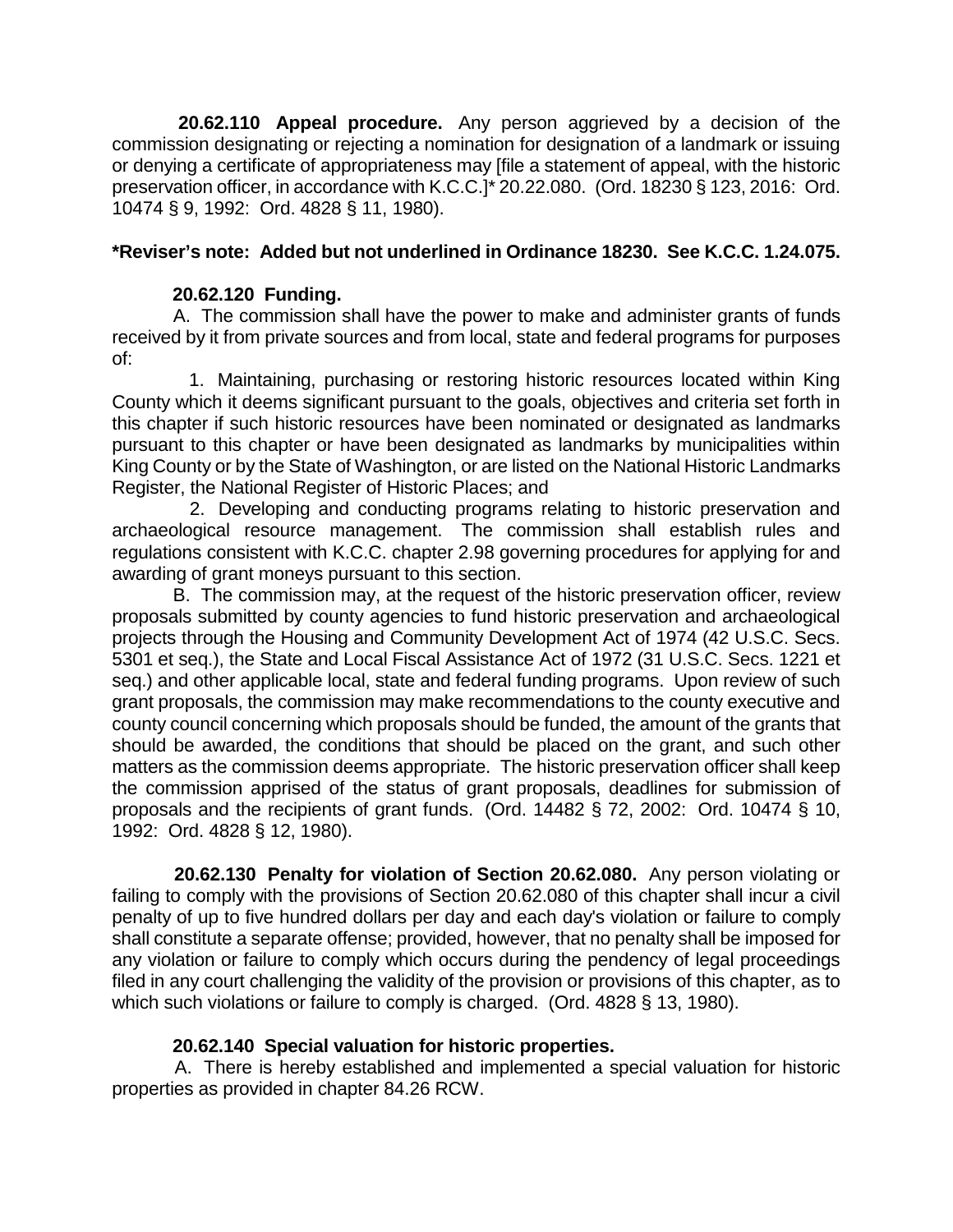B. The King County landmarks commission is hereby designated as the local review board for the purposes related to chapter 84.26 RCW, and is authorized to perform all functions required by chapter 84.16 RCW and chapter 254-20 WAC.

 C. All King County landmarks designated and protected under this chapter shall be eligible for special valuation in accordance with chapter 84.26 RCW. (Ord. 14482 § 73, 2002: Ord. 10474 § 12, 1992: Ord. 9237 §§ 1-3, 1989).

# **20.62.150 Historic Resources - review process**.

 A. King County shall not approve any development proposal or otherwise issue any authorization to alter, demolish, or relocate any historic resource identified in the King County Historic Resource Inventory, pursuant to the requirements of this chapter. The standards contained in K.C.C. 21A.12, Development Standards - Density and Dimensions and K.C.C. 21A.16, Development Standards - Landscaping and Water Use shall be expanded, when necessary, to preserve the aesthetic, visual and historic integrity of the historic resource from the impacts of development on adjacent properties.

 B. Upon receipt of an application for a development proposal located on or adjacent to a historic resource listed in the King County Historic Resource Inventory, the director shall follow the following procedure:

 1. The development proposal application shall be circulated to the King County historic preservation officer for comment on the impact of the project on historic resources and for recommendation on mitigation. This includes all permits for alterations to historic buildings, alteration to landscape elements, new construction on the same or abutting lots, or any other action requiring a permit which might affect the historic character of the resource. Information required for a complete permit application to be circulated to the historic preservation officer shall include:

a. a vicinity map;

 b. a site plan showing the location of all buildings, structures, and landscape features;

 c. a brief description of the proposed project together with architectural drawings showing the existing condition of all buildings, structures, landscape features and any proposed alteration to them;

 d. photographs of all buildings, structures, or landscape features on the site; and

 e. an environmental checklist, except where categorically exempt under King County SEPA guidelines.

 2. Upon request, the historic preservation officer shall provide information about available grant assistance and tax incentives for historic preservation. The officer may also provide the owner, developer, or other interested party with examples of comparable projects where historic resources have been restored or rehabilitated.

 3. In the event of a conflict between the development proposal and preservation of an historic resource, the historic preservation officer shall:

 a. suggest appropriate alternatives to the owner/developer which achieve the goals of historic preservation;

 b. recommend approval, or approval with conditions to the director of the department of development and environmental services; or